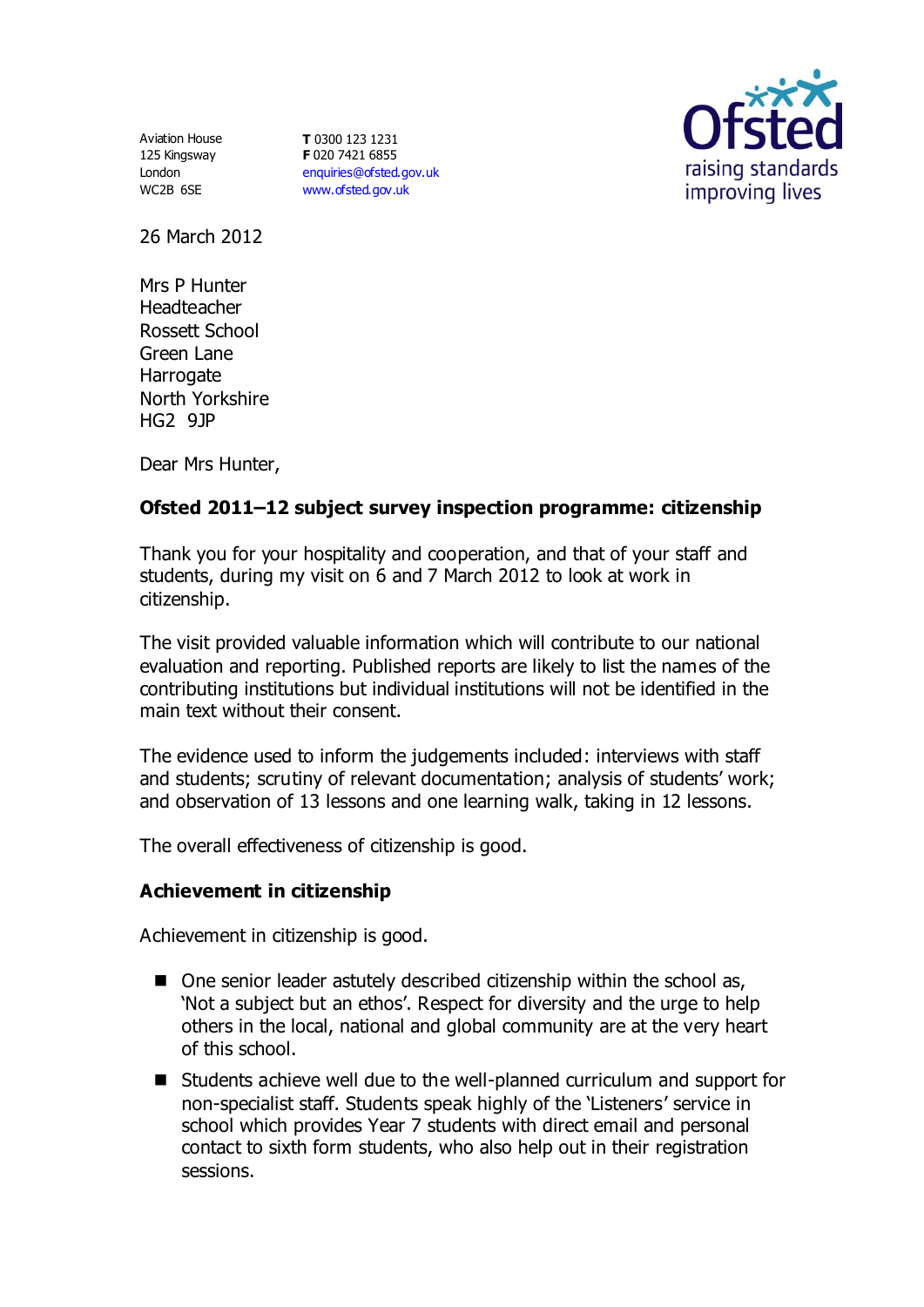During the visit, an overwhelming majority of students mentioned the visit of Sir Ian McKellan, who gave a whole-school assembly about homophobia. The school has received accreditation from the charity Stonewall for its work to eliminate homophobic language and behaviour; an embedded respect for diversity is a strong feature of the school.

## **Quality of teaching in citizenship**

The quality of teaching in citizenship is good.

- Some outstanding practice was observed in a Year 10 citizenship lesson where students worked in teams to 'lower a helium stick'. This involved students working only with their index fingers to collectively lower a long cane to the floor. This activity was fun and engaging and very effectively exemplified the point that, where campaigning is concerned, working collaboratively can have real benefits.
- Similarly, in a Year 9 drama lesson, students were asked the question: 'What is prejudice?' Through simple but effective assessment they showed that they had little understanding of this concept. Through a well-planned, relevant and engaging lesson involving the X Factor clip of the audience's reaction to Susan Boyle before and after she sang, along with thought-provoking, open-ended questions from the teacher, all students were allowed to demonstrate that they had made at least good progress.
- Good practice was also seen in the delivery of politics in the sixth form where students quizzed each other about the government in the cybercafé. Moreover, Year 7 students enthusiastically danced 'Zumba' to raise money for the LEPRA charity to support people with leprosy.
- Where students make satisfactory progress, this is primarily because teaching is not sufficiently well planned to meet their individual needs or challenge their thinking. The teacher dominates the lesson and only allows very small amounts of time for students to work independently. This does not allow them to develop their thoughts, opinions and skills of enquiry. On these occasions, teaching is less inspiring, engaging and relevant.

## **Quality of the curriculum in citizenship**

The quality of the curriculum in citizenship is good.

- The curriculum is very well planned and organised. A wealth of welldesigned resources is available for non-specialist teachers to use and access remotely to aid their planning.
- Clear mapping of the key processes and concepts is in place, and while this does not yet extend to the range of content, evidence shows effective delivery through subjects such as history, English and science, together with a weekly personal, social and health education and citizenship lesson. Less coverage is given to politics, particularly about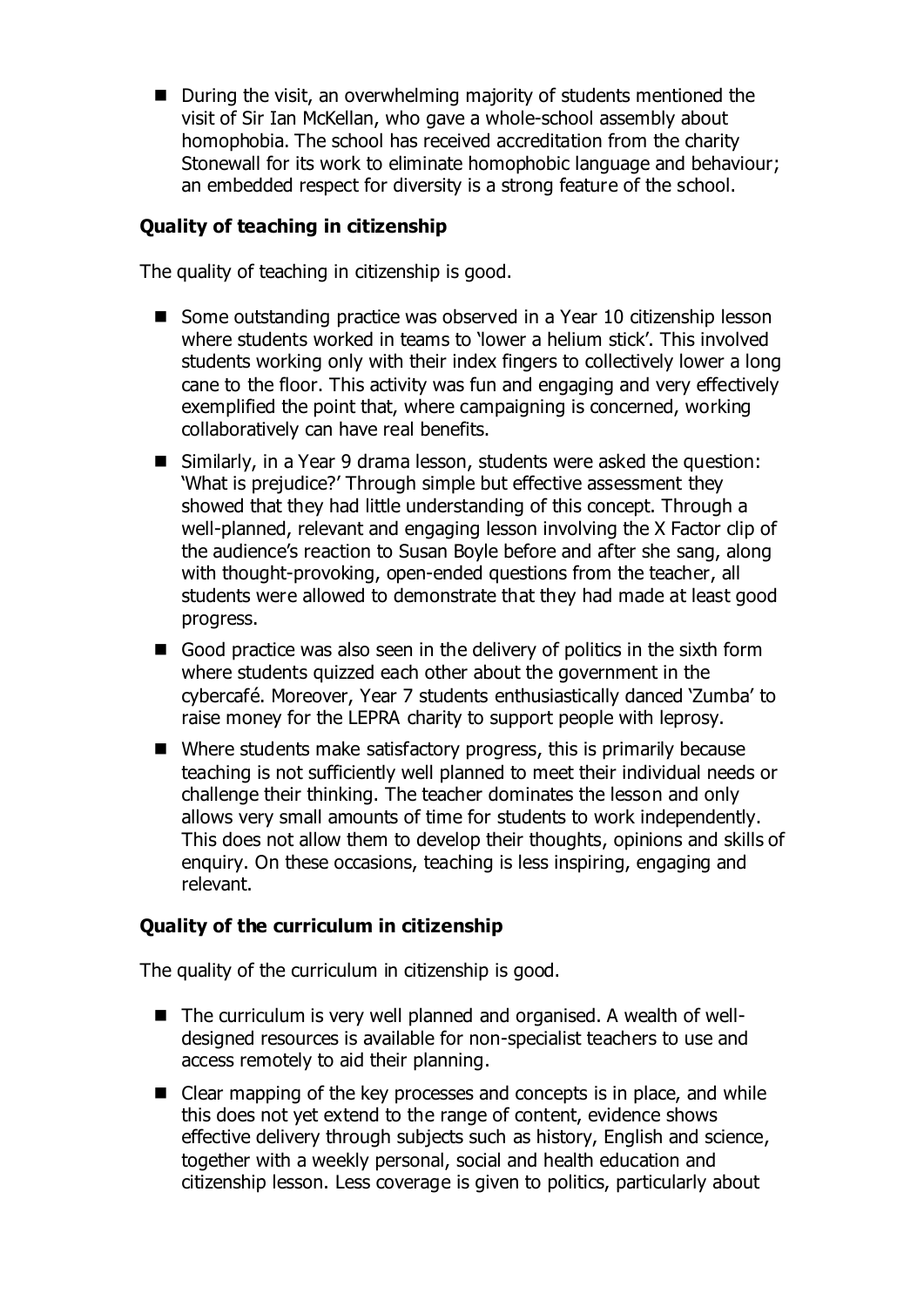how parliament works and the civil and criminal justice system, outside of the sixth form.

- $\blacksquare$  The curriculum is relevant, engaging and responsive. Some of the most inspiring and memorable aspects of the curriculum are those that take place outside the classroom. Students are rightly proud of annual events such as the sponsored walk, sack race, and conga, not only because they raise nearly £20,000 a year for charity but because they simultaneously include every one of the 1,400 students.
- The school has meaningful and well-rooted partnerships at home and across the globe from its adult education centre. Here, sixth formers teach members of the public to text on their mobiles to a Junior High School in Japan. The school has held successful exchanges with this school and most recently provided support as it was affected by the tsunami.

## **Effectiveness of leadership and management in citizenship**

The effectiveness of leadership and management in citizenship is good.

- Citizenship has been given a strong profile within the school as a result of your and your senior leadership team's commitment and drive. The subject is well monitored and remains high in the school's priorities.
- While staff receive good support for teaching, there has been a lack of subject-specific development and missed opportunities to exploit the knowledge, skills and experience of some teachers.
- Senior and middle leaders have successfully created memorable and meaningful learning experiences and instilled core values of acceptance and understanding across the school.

### **Areas for improvement, which we discussed, include:**

- $\blacksquare$  raising achievement further in citizenship by:
	- using teachers' specialist skills and subject knowledge more strategically
	- $-$  enhancing the teaching of politics and the civil and criminal justice system to ensure that all students are well prepared for life in modern, democratic Britain
- sharing good and outstanding teaching practice to embed key processes by:
	- increasing opportunities for extended periods of engaging, experiential and independent learning
	- $-$  ensuring that planning consistently meets the needs of all students by providing sufficient challenge and support.

I hope that these observations are useful as you continue to develop citizenship in the school.